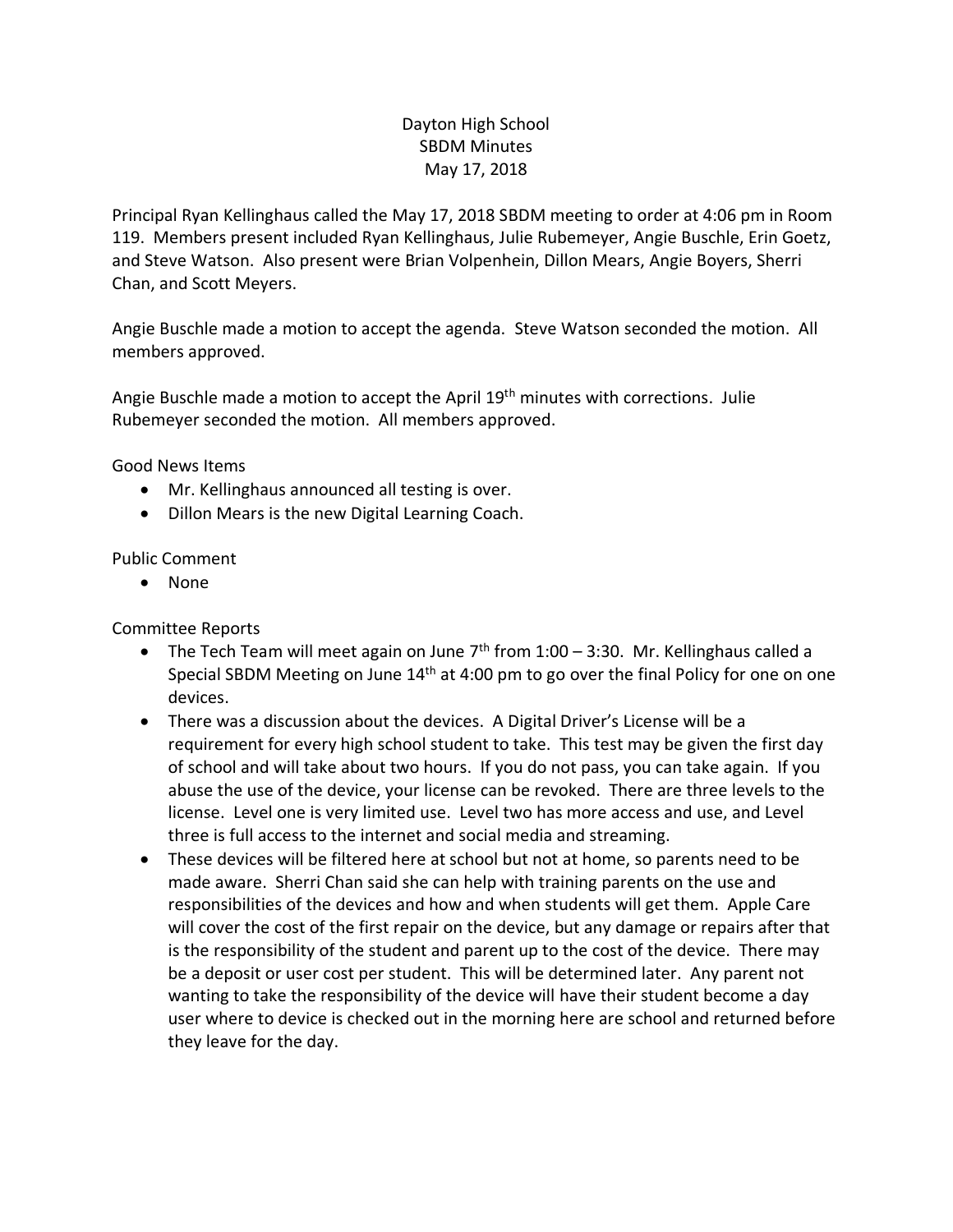• Middle School students will be using the computers from the labs and the devices in the carts. This should be enough for every Middle School student to have access to a device every day.

Bylaw or Policy review/Readings/Adoption

• The Parent Involvement Policy has been moved to next month's meeting.

Student Achievement Report/Data and School Improvement Planning

- KPREP, ACT and CIVICS Assessment
	- KPREP testing there were only a few Middle School students that showed little effort.

Our ACT scores are down from 20.3 to 19.0. We had 9 Juniors that didn't show much effort.

- Civics Assessment We have 42 students that need to retake the test to pass.
- We anticipate 29 students will enroll in dual credit classes next year. This is up from 24 this year. The SIG Grant is still paying for the Dual Credit Classes.

Budget Report

• Linda Brandenburg reported on money left to spend.

Out of Surplus Money: \$4957.90 of \$4959.00

- \$ 207.92 8 Acrylic Floating Wall Frames @ \$25.99
- \$ 20.00 Paint for the Gator on the Office Wall for the Frames
- \$ 227.90 2 Sticky Easel Pads (6 Pad Packs 30 Sheets each) @ \$113.90
- $$ 127.25 25$  boxes Colored Dry Erase Markers (8 Count) @ \$5.09
- \$ 39.95 72 Black Dry Erase Markers
- \$ 23.19 3 boxes Assorted Color Flip Chart Markers (8 Count) @ \$7.73
- \$ 44.54 2 boxes Black Fine Point Permanent Markers (36 Count) @ \$22.27
- $\frac{2}{5}$  90.00 9 packs 3 x 3 Post it Notes 12 pads (100 sheet pads) @  $\frac{2}{3}10.00$
- $\frac{19.17 3}{19.17 3}$  Black Flip Chart Markers (8 Pack) @ \$6.39
- \$ 39.98 1 Universal Multi Port Charging Station Dock

 $$2252.00 - 2$  Apple iMac Computers for STLP @  $$1126.00$ 

\$1400.00 – 7 I-Pod Touch (32 GB) @\$200.00

\$ 466.00 – Balance Due on Yearbooks

Out of Section 7 Money: \$2924.54 of \$3008.00

\$1480.00 – PBIS Rewards

\$1168.00 – 4 Adobe Cloud Subscriptions

- \$ 99.00 2 JAMF Subscriptions
- \$ 177.54 News 2 You Subscription

Steve Watson made a motion to extend the meeting. Angie Buschle seconded the motion. All members approved.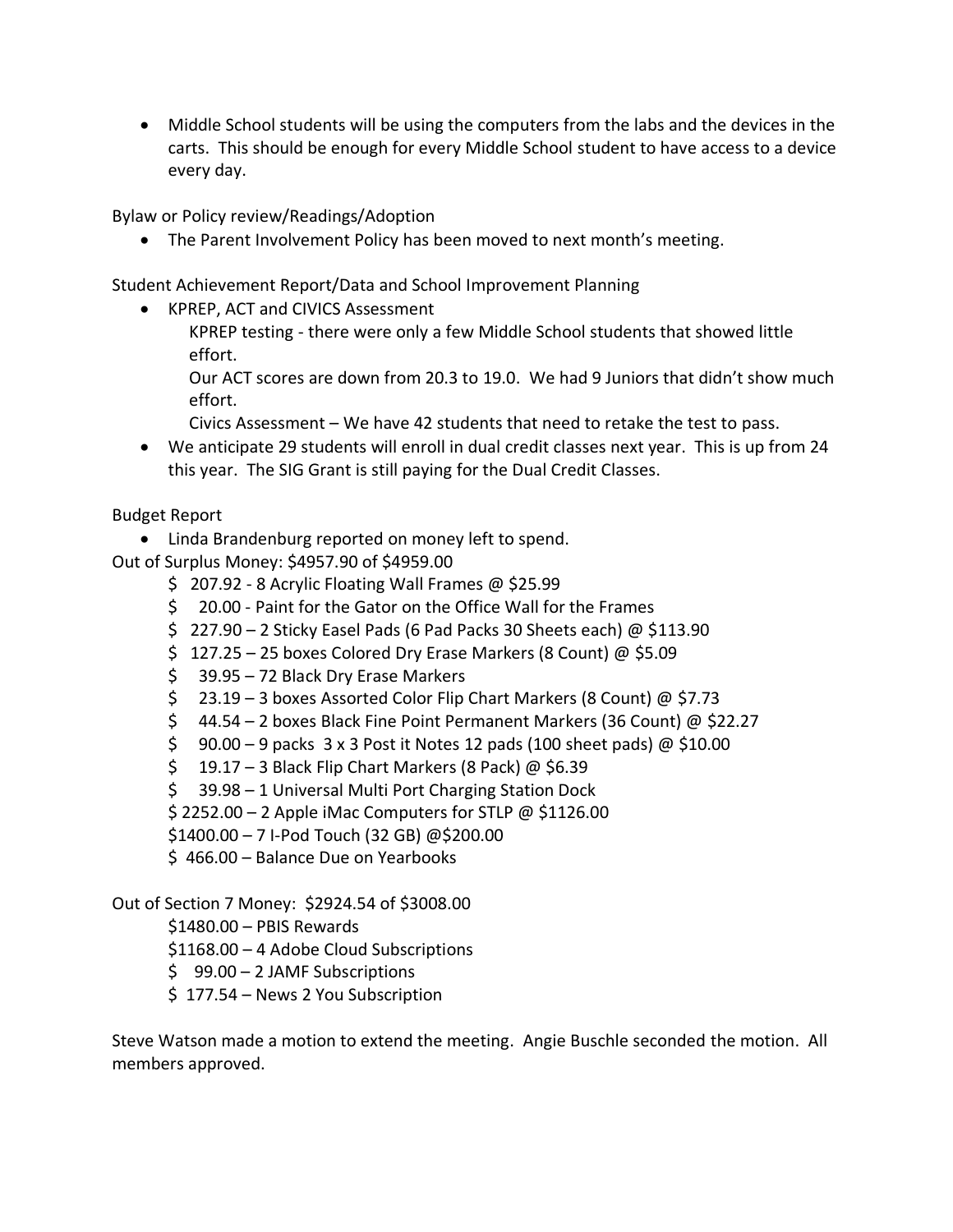Out of Section 9 Money: \$3239.00

\$3100.00 – MS Teams Training

\$ 139.00 – Kagan Books for Teachers

Angie Buschle made a motion to approve the purchases. Julie Rubemeyer seconded the motion. All members approved.

Mr. Kellinghaus said Mastery Connect will be covered for the next three years through the Novice Reduction Grant.

Plato and Study Island is \$10,000 a year and this year Title One is covering it.

Mr. Montgomery will have help in at least 4 or 5 classes next year.

Old Business

- The results of the SBDM Teacher and Parent Elections for the upcoming year are: Teachers: Angie Buschle and Julie Rubemeyer Parent: Jennifer Sparks
- The Summer Novice Reduction Grant was resubmitted. Mr. Kellinghaus is still waiting on approval or a request for more revisions.
- Three of four allocations were returned. We hired Sarah Setters as our new Spanish Teacher, Rebecca Holaday and our registrar position were also retained. We are losing a Special Education position (Ryan Daudistel)
- There is a calendar conflict with June 28<sup>th</sup> SBDM Meeting. Mr. Kellinghaus will be in Lexington for the Persistence to Graduation Summit. Our next regular meeting will be June 21<sup>st</sup>. This was agreed at the last SBDM Meeting.
- Mr. Campbell will teach a new course in American Studies next year.

New Business

- Mr. Kellinghaus reported on the new background check requirements for parent members.
- We hired Sarah Setters as our new Spanish Teacher.
- Dillon Mears will be our Digital Learning Coach.
- Positions posted: High School English Teacher, High School Social Studies Teacher, High School Math Teacher, Middle School English Teacher, Registrar and Instructional Aide.

Upcoming Deadlines

- May  $1^{st}$  District is required to provide an updated staffing and budget allocation for the coming fiscal year.
- May  $1<sup>st</sup>$  The annual nutrition report (district requirement) and physical activity report (school requirement) are due to KDE no later than May 1.
- May  $15<sup>th</sup>$  The Combining Budget and the individual activity budget worksheets are due to the district finance officer.